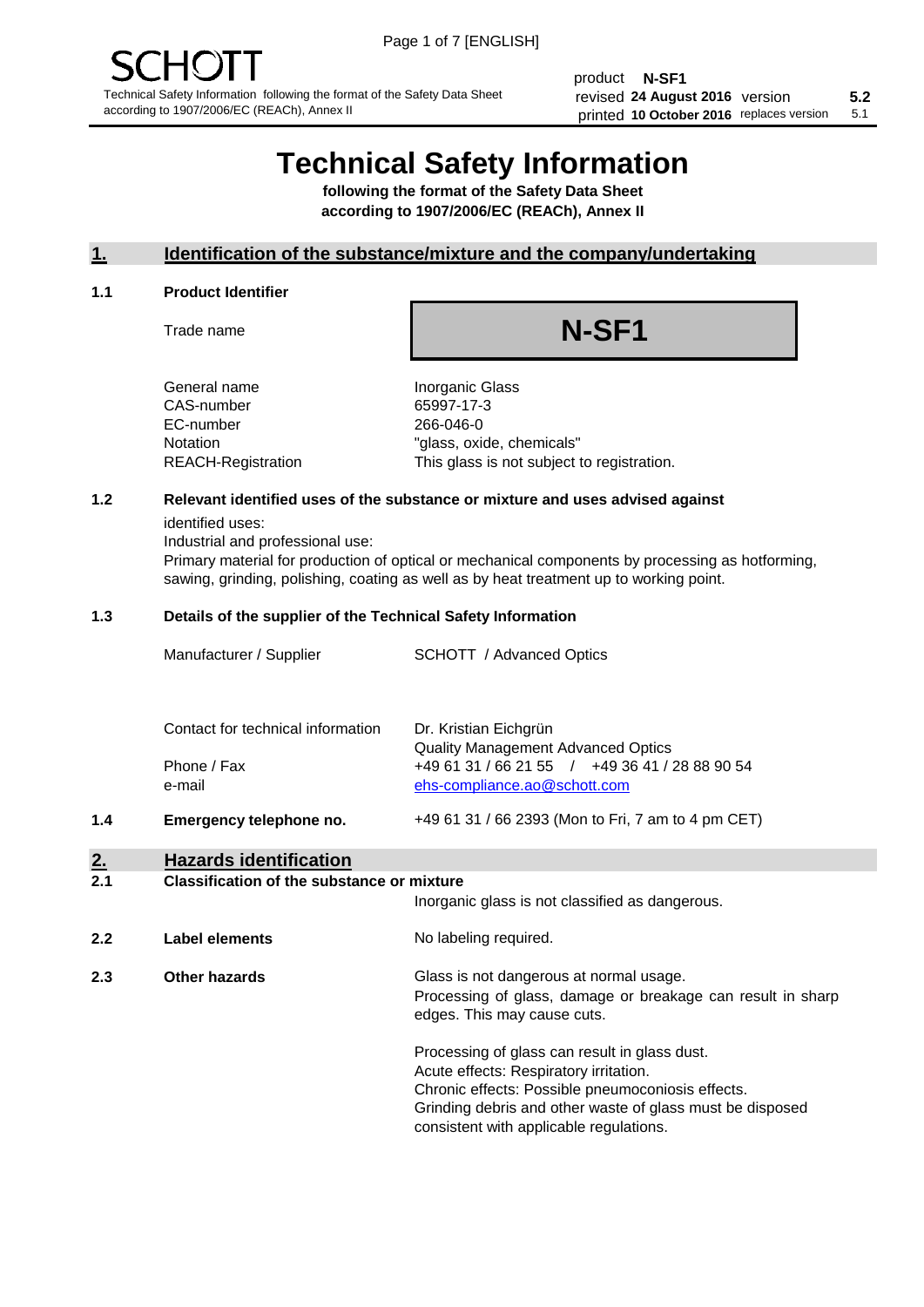## **3. Composition/information on ingredients**

## **3.1 Substances**

As the substance glass is not included in the candidate list of substances of very high concern, currently there are no information duties according to article 33 of REACH. However for the production of glass we may use substances, which are on the candidate list and had been included in Annex XIV of the REACH regulation or could be included in future . These powdery substances are not present as such in the final glass; they are fully integrated into the glass matrix through the melting process. Thus they loose their original characteristics. The main components are listed as additional information in chapter 16. For more information please refer to ehs-compliance.ao@schott.com.

## **3.2 Mixtures**

Glass is classified as substance acc. to regulation (EC) No 987/2008 (amending of Reach-Reg.).

## **4. First aid measures**

## **4.1 Description of first aid measures**

| <b>General information</b> | Glass is no hazardous substance. The following information<br>refer to glass dust and glass splinter which may result from<br>processing or breakage. |  |  |
|----------------------------|-------------------------------------------------------------------------------------------------------------------------------------------------------|--|--|
| <b>After inhalation</b>    | Supply fresh air; consult doctor in case of complaints                                                                                                |  |  |
| After skin contact         | Normally not dangerous.                                                                                                                               |  |  |
|                            | Consult doctor in case of complaints.                                                                                                                 |  |  |
| After eye contact          | Rinse under running water.                                                                                                                            |  |  |
|                            | Consult doctor in case of complaints.                                                                                                                 |  |  |
| <b>After swallowing</b>    | Consult doctor                                                                                                                                        |  |  |

## **4.2 Most important symptoms and effects, both acute and delayed**

none known

**4.3 Indication of immediate medical attention and special treatment needed** 

|     |                                                                     | none                           |  |
|-----|---------------------------------------------------------------------|--------------------------------|--|
| 5.  | <b>Fire fighting measures</b>                                       |                                |  |
| 5.1 | <b>Extinguishing media</b>                                          | no requirements                |  |
| 5.2 | Special hazards arising from the substance or mixture               | none. Glass is noncombustible. |  |
| 5.3 | <b>Advice for firefighters</b>                                      | none                           |  |
| 6.  | <b>Accidental release measures</b>                                  |                                |  |
| 6.1 | Personal precautions, protective equipment and emergency procedures |                                |  |
|     |                                                                     | none                           |  |
| 6.2 | <b>Environmental Precautions</b>                                    | none                           |  |
| 6.3 | Methods and material for containment and cleaning up                | none                           |  |
| 6.4 | Reference to other sections                                         | none                           |  |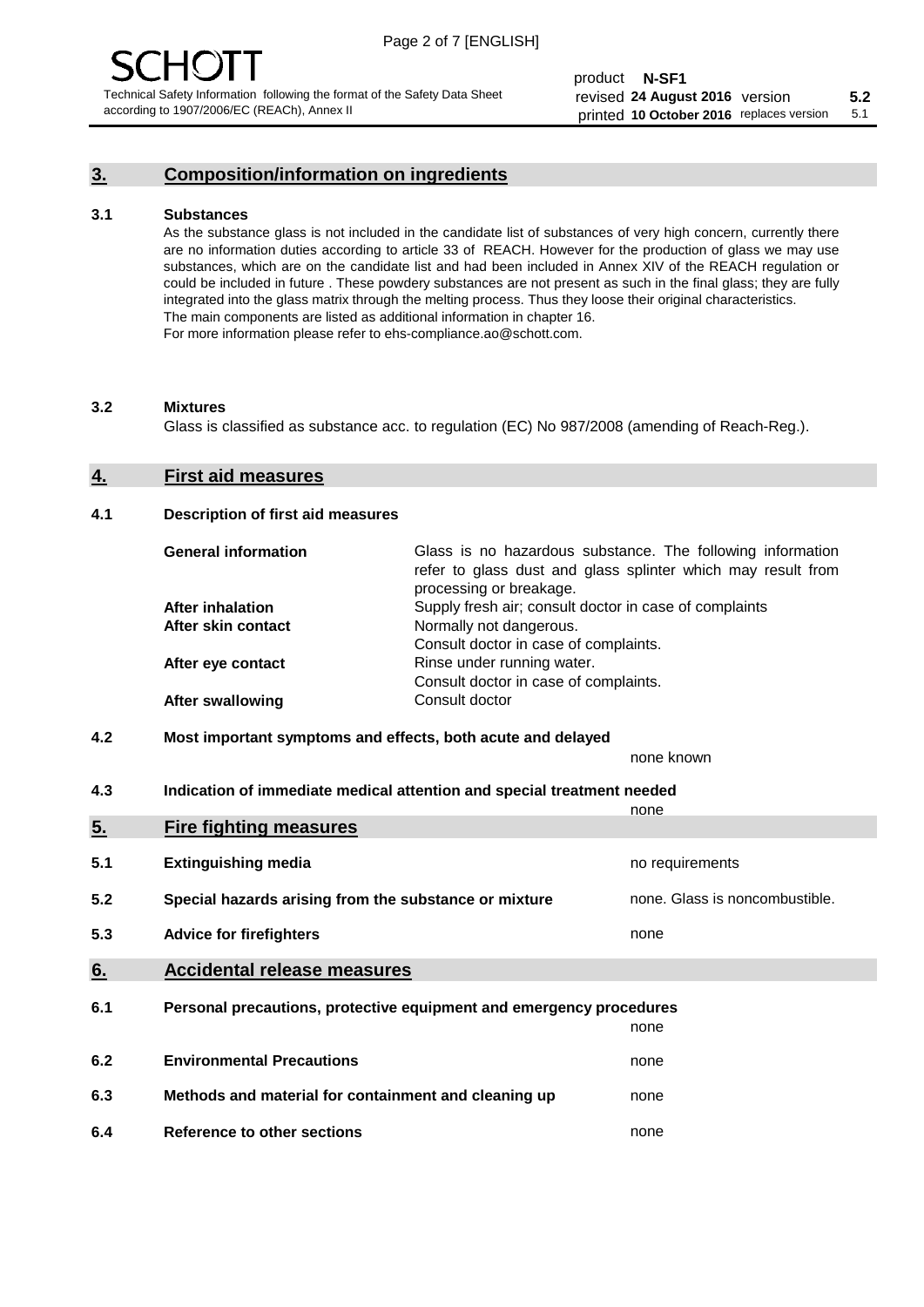

product **N-SF1** revised **5.2 24 August 2016** version printed 10 October 2016 replaces version 5.1

| $\underline{7}$ . | <b>Handling and storage</b>                                                                                                                                                                                                                                                                                                                                                                                                    |                                                                                                                                                                                                                                                                                                                                        |  |
|-------------------|--------------------------------------------------------------------------------------------------------------------------------------------------------------------------------------------------------------------------------------------------------------------------------------------------------------------------------------------------------------------------------------------------------------------------------|----------------------------------------------------------------------------------------------------------------------------------------------------------------------------------------------------------------------------------------------------------------------------------------------------------------------------------------|--|
| 7.1               | <b>Precautions for safe handling</b>                                                                                                                                                                                                                                                                                                                                                                                           | Avoid breakage because of injury risk by sharp edges.                                                                                                                                                                                                                                                                                  |  |
| 7.2               | Conditions for safe storage, including any incompatibilities                                                                                                                                                                                                                                                                                                                                                                   | Store in dry environment. Avoid excessive humidity.                                                                                                                                                                                                                                                                                    |  |
| 7.3               | Specific end use(s)                                                                                                                                                                                                                                                                                                                                                                                                            | see section 1.2                                                                                                                                                                                                                                                                                                                        |  |
| <u>8.</u>         | <b>Exposure controls / personal protection</b>                                                                                                                                                                                                                                                                                                                                                                                 |                                                                                                                                                                                                                                                                                                                                        |  |
| 8.1               | <b>Control parameters</b><br>Regulation<br>Value<br>0.3 mg / $m3$<br>peak limit<br>no information<br>teratogenic                                                                                                                                                                                                                                                                                                               | In case of dust formation, declaration for FUSED SILICA, CAS-No: 60676-86-0<br>TRGS 900 - GERMAN OCCUPATIONAL EXPOSURE LIMIT VALUES (01/2006)<br>(EXPOSURE LIMIT VALUE) with reference to the respirable fraction.<br>There is no reason to fear a risk of damage to the developing embryo<br>or foetus when limit value is adhered to |  |
| 8.2               | <b>Exposure controls</b><br>Technical measures and appropriate work processes have higher priority than personal<br>protective equipment. Provide adequate ventilation by local exhaust ventilation or ventilation<br>in general.<br>Adequate assessment tools for verification of effectivity of the protective measures includes<br>methods of measurements as described in "Technischen Regeln for Gefahrstoffe (TRGS) 402. |                                                                                                                                                                                                                                                                                                                                        |  |
|                   | <b>Respiratory Protection</b>                                                                                                                                                                                                                                                                                                                                                                                                  | Technical<br>measure: wet grinding/processing, avoid dust<br>formation.<br>If glass dust or particulates are above the national exposure<br>limits use a national approved respirator for dust and fibers.                                                                                                                             |  |
|                   | <b>Hand Protection</b>                                                                                                                                                                                                                                                                                                                                                                                                         | Use protective gloves and safety wristbands for protection<br>against cut injuries.                                                                                                                                                                                                                                                    |  |
|                   | Eye Protection                                                                                                                                                                                                                                                                                                                                                                                                                 | Use industrial safety glasses that meet national standards.                                                                                                                                                                                                                                                                            |  |
|                   | <b>Personnel Protection</b>                                                                                                                                                                                                                                                                                                                                                                                                    | Use safety skirting for protection from sharp edges.<br>Wear safety shoes.                                                                                                                                                                                                                                                             |  |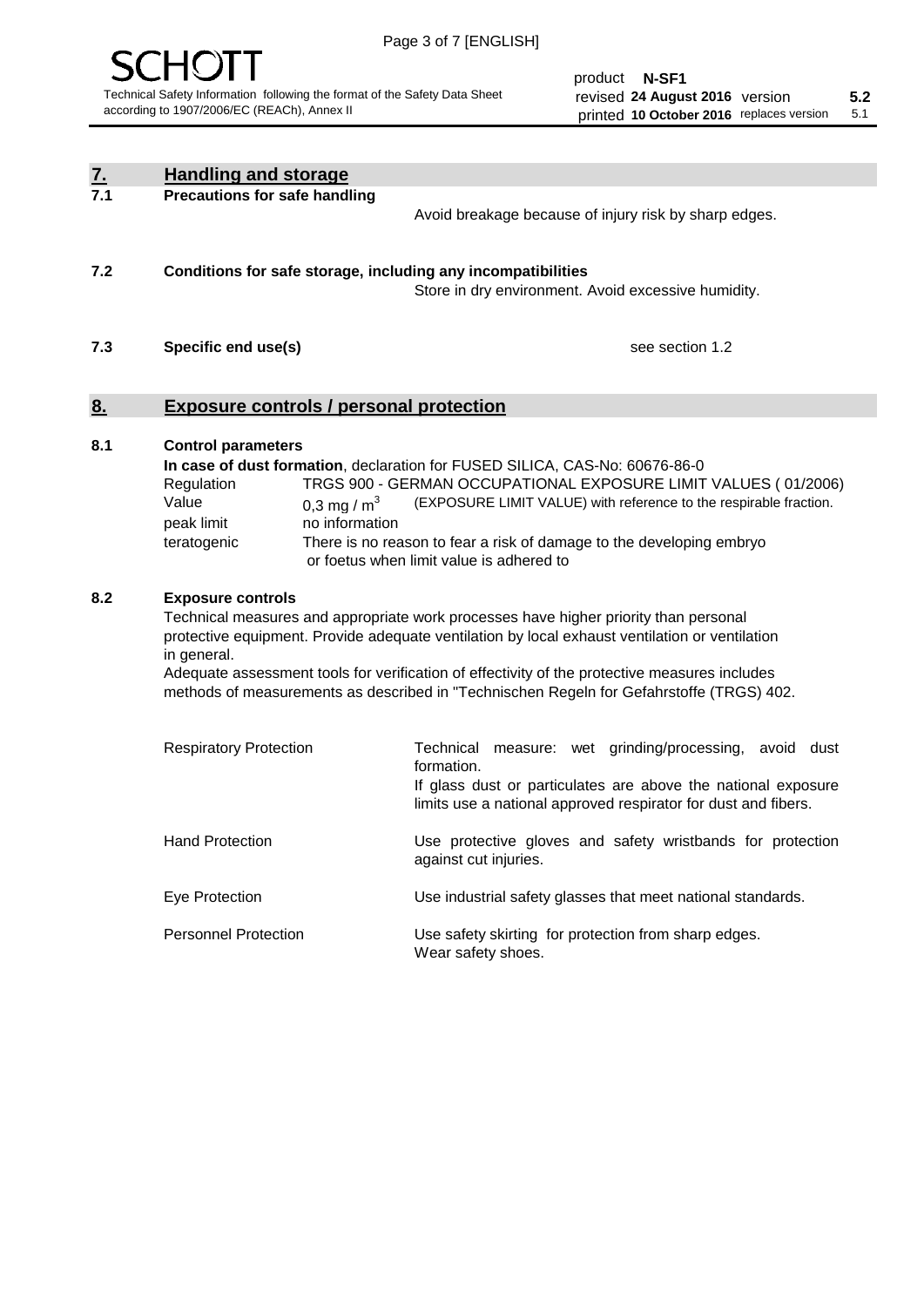## **9. Physical and chemical properties**

## **9.1 Information on basic physical and chemical properties**

|     | Appearance                            |                                                    |
|-----|---------------------------------------|----------------------------------------------------|
|     | <b>Physical state</b>                 | solid                                              |
|     | <b>Colour</b>                         | transparent or coloured                            |
|     | <b>Odour</b>                          | odourless                                          |
|     | pH-value                              | not applicable                                     |
|     | <b>Boilling point/boilling range</b>  | not applicable                                     |
|     | Melting point/melting range           | 553 °C                                             |
|     |                                       | Transformation temperature according to ISO 7884-8 |
|     | <b>Flashpoint</b>                     | not combustible                                    |
|     | <b>Combustibility</b>                 | not combustible                                    |
|     | Ignition temperature                  | none                                               |
|     | <b>Auto flammability</b>              | none                                               |
|     | Danger of explosion                   | none                                               |
|     | <b>Explosive limits upper / lower</b> | none                                               |
|     | <b>Oxidizing characteristics</b>      | none                                               |
|     | Vapour pressure                       | not applicable                                     |
|     | Density (20 °C)                       | $3,03$ g/ccm                                       |
|     | <b>Water solubility</b>               | not applicable                                     |
|     | <b>Fat solubility</b>                 | not applicable                                     |
|     | n-octanol-water partition coefficient | not applicable                                     |
|     | <b>Other information</b>              | none                                               |
| 9.2 | <b>Other information</b>              | none                                               |

## **10. Stability and Reactivity**

## **10.1 Reactivity**

Glass is a stable material. Glass is inert to many chemicals, but may react to hot, strong alkaline solutions and with hydrofluoric, fluorosilicic and phosphoric acids. When heated to temperatures above the melting point, metal oxide fumes may be emitted.

Glass is an amorphous, inorganic, usually transparent or translucent substance consisting of a mixture of silicates or sometimes borates or phosphates as glass formers. With additions of modifiers a melt is produced at high temperatures, that cools to a solid state without crystallization.

## **10.2 Chemical stability**

Glass is stable at normal environmental conditions.

**10.3 Possibility of hazardous reactions** 

No hazardous reactions at intended use.

| 10.4 | <b>Conditions to avoid</b>              | see section 10.1 |
|------|-----------------------------------------|------------------|
| 10.5 | Incompatible materials                  | see section 10.1 |
| 10.6 | <b>Hazardous decomposition products</b> | see section 10.1 |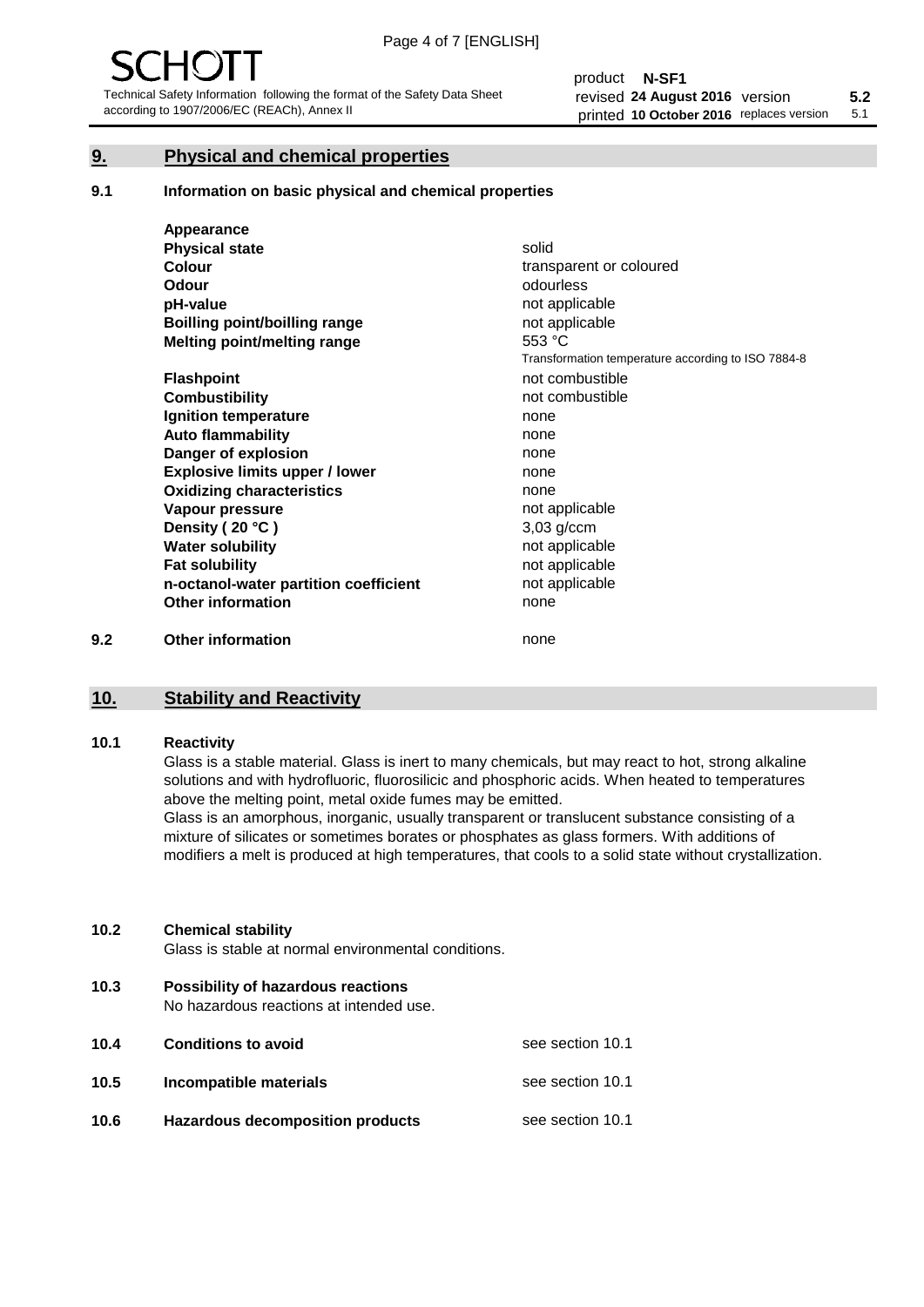## **11. Toxicological information**

**11.1 Information on toxicological effects** Toxicological data are not available.

## **12. Ecological information**

- **12.1 Toxicity**
- **12.2 Persistence and degradability**
- **12.3 Bioaccumulative potential**
- **12.4 Mobility in soil**
- **12.5 Results of PBT and vPvB assessment**
- **12.6 Other adverse effects**

## **13. Disposal considerations**

**13.1 Waste treatment methods**

| Disposal according to local regulations |  |
|-----------------------------------------|--|
|                                         |  |

unknown unknown unknown

unknown unknown unknown

| <u>14.</u> | <b>Transport information</b>                                            |                     |
|------------|-------------------------------------------------------------------------|---------------------|
| 14.1       | <b>UN Number</b>                                                        | no requirements     |
| 14.2       | <b>UN Proper Shipping Name</b>                                          | no requirements     |
| 14.3       | <b>Transport hazard class(es)</b>                                       | no requirements     |
| 14.4       | Packing group                                                           | no requirements     |
| 14.5       | <b>Environmental hazards</b>                                            | no requirements     |
| 14.6       | Special precautions for user                                            | see sections 6 to 8 |
| 14.7       | Transport in bulk according to Annex II of MARPOL73/78 and the IBC Code |                     |
|            |                                                                         | no requirements     |

## **15. Regulatory information**

## **15.1 Safety, health and environmental regulations/legislation specific for the substance or mixture**

**REACH** Under REACH glass is classified as a "Substance". According to Appendix V Number 11 of the REACh regulation glass is exempted from registration if specified conditions are met. SCHOTT AG, Advanced Optics has examined this conditions for its products. This glass is not subject to registration.

**RoHS** This glass does not contain - according to our knowledge - materials in concentrations, whose placing on the market is forbidden in accordance to the current requirements of the European Directive 2011/65/EU.

## **United Nations Globally Harmonized System (UN-GHS) related to safety information.**

This information considers also the requirements of the UN-GHS related to safety information.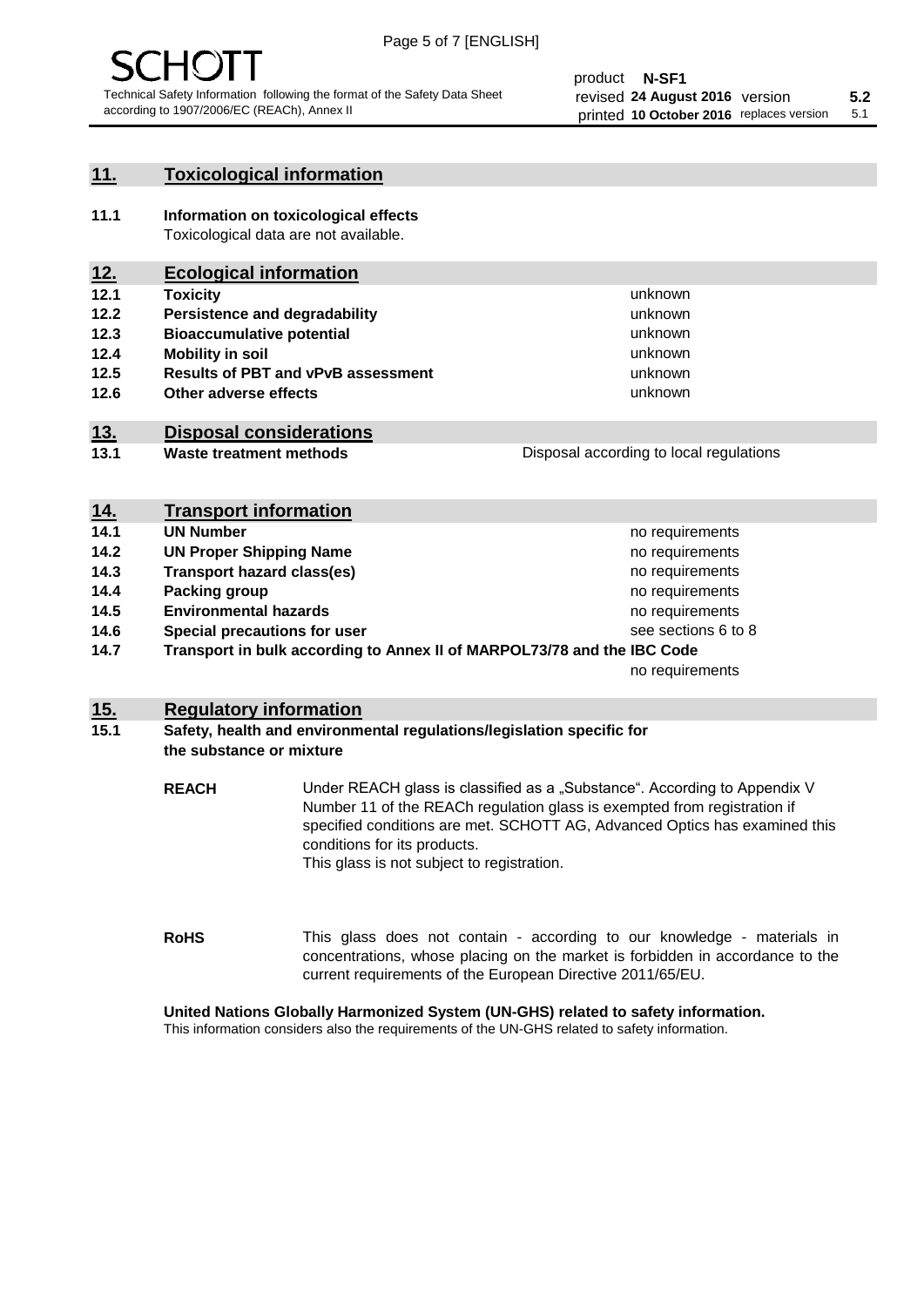## product **N-SF1** revised **5.2 24 August 2016** version printed 10 October 2016 replaces version 5.1

## **15.2 Chemical Safety Assessment**

A Chemical Safety Assessment has not been carried out.

## **16. Other information**

l.

## **16.1 Composition of mixture according to raw materials, based on the oxides.** 5.1

| chemical                 |               | proportion    | <b>SVHC (REACH)</b> | Reg.  | <b>OSHA</b>                                | <b>ACGIH</b>                                 | Carc. |
|--------------------------|---------------|---------------|---------------------|-------|--------------------------------------------|----------------------------------------------|-------|
| name                     | <b>CAS-No</b> | of weigth (%) | (Y/N)               | (Y/N) | <b>PEL</b>                                 | <b>TLV</b>                                   | (Y/N) |
| Boron Oxide              | 1303-86-2     | $1 - 10$      | Yes                 | Yes   | $15 \text{ mg/m}^3$                        | $10 \text{ mg/m}^3$                          | No    |
| Barium Oxide             | 1304-28-5     | $1 - 10$      | No                  | Yes   |                                            | $0.5 \text{ mg/m}^3$ 0.05 mg/m <sup>3</sup>  | No    |
| Calcium Oxide            | 1305-78-8     | $1 - 10$      | No                  | Yes   | $5 \text{ mg/m}^3$                         | $2 \text{ mg/m}^3$                           | No    |
| Potassium Oxide          | 12136-45-7    | $1 - 10$      | No                  | No    | N/A                                        | N/A                                          | No    |
| Sodium Oxide             | 1313-59-3     | $10 - 20$     | No                  | No    | N/A                                        | N/A                                          | No    |
| Niobium Pentoxide        | 1313-96-8     | $1 - 10$      | No                  | No    | N/A                                        | N/A                                          | No    |
| <b>Antimony Trioxide</b> | 1309-64-4     | < 1           | No                  | Yes   | $0.5 \text{ mg/m}^3$ 0.5 mg/m <sup>3</sup> |                                              | Yes   |
| Silica                   | 14808-60-7    | $30 - 40$     | No                  | Yes   |                                            | $0.1 \text{ mg/m}^3$ 0.025 mg/m <sup>3</sup> | No    |
| <b>Titanium Oxide</b>    | 13463-67-7    | $20 - 30$     | No                  | Yes   | $15 \text{ mg/m}^3$                        | $10 \text{ mg/m}^3$                          | No    |
| <b>Tungsten Trioxide</b> | 1314-35-8     | < 1           | No                  | No    | N/A                                        | N/A                                          | No    |

**The classification and limiting values are valid for the raw materials, see section 3. Glass is not a substance of very high concern (SVHC).**

### **Explanations to the data in the table**

| SVHC(REACH)        | The raw material is listed in the candidate list of the substances of very high<br>concern                                                                 |
|--------------------|------------------------------------------------------------------------------------------------------------------------------------------------------------|
| Reg.               | Regulated chemical substance per list OSHA Regulations (Standards - 29 CFR)<br>Subpart 1910.1000 Tables Z1 to Z3 Limits for Air Contaminants               |
| OSHA / PEL         | Permissible exposure limit – for chemical materials, issued by the OSHA                                                                                    |
| <b>ACGIH / TLV</b> | Threshold limit value - chemical substances classification by the ACGIH                                                                                    |
| <b>OSHA</b>        | Occupational Safety and Health Administration, an organization of the US.<br>Department of Labor (www.osha.gov).                                           |
| <b>ACGIH</b>       | American Conference of Governmental Industrial Hygienists (ACGIH), an<br>member-based organization that advances occupational and environmental<br>health. |
| Carc.              | Chemical substance classified as carcinogen                                                                                                                |